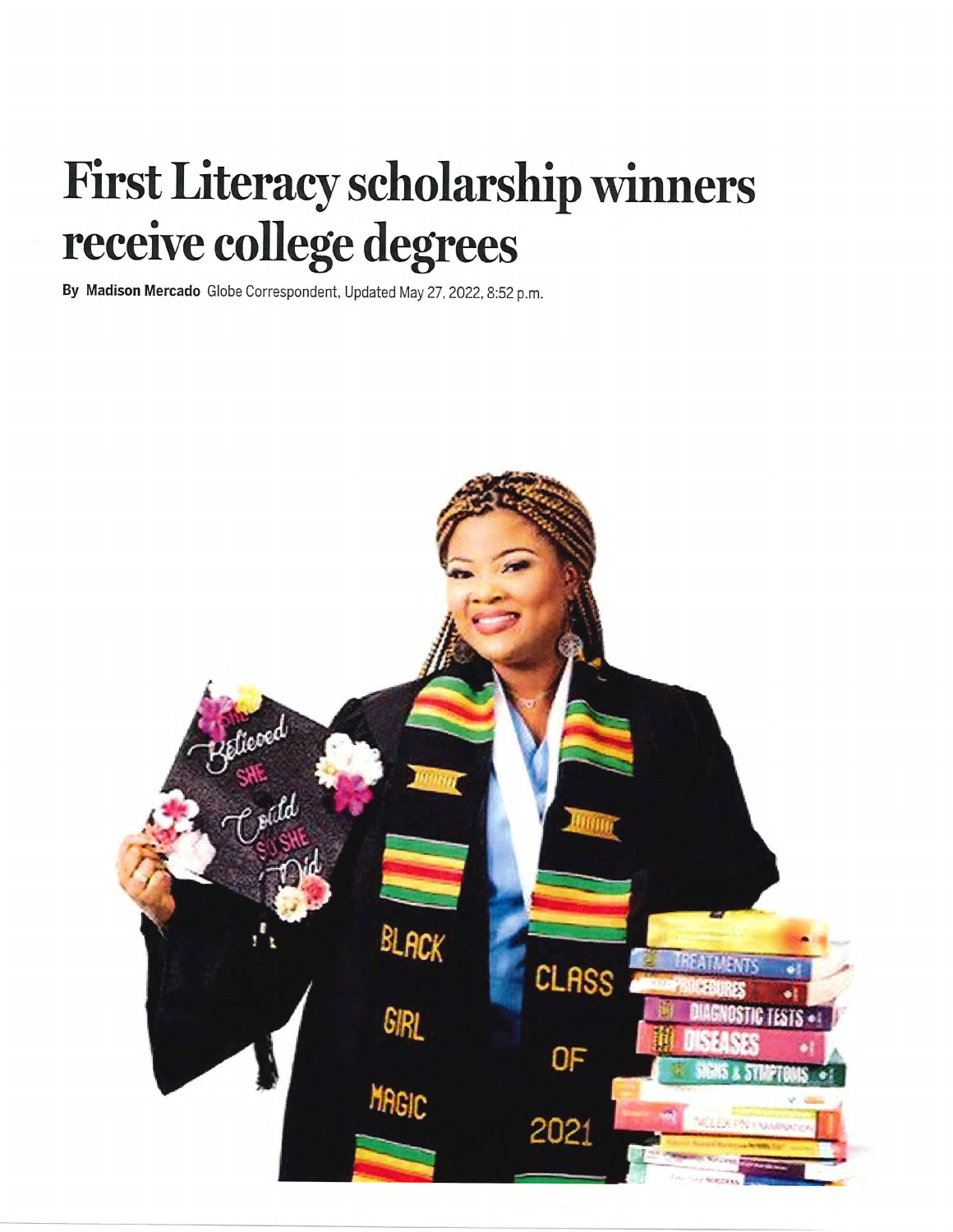

Damus Joseph graduated Friday from the University of Massachusetts Boston, with help from a First Literacy scholarship. She finished her coursework in December, 2021, but received her diploma at the Class of 2022 ceremony. FIRST LITERACY

Two scholarship recipients from First Literacy, a nonprofit adult education program in Boston, have added the title of college graduate to their resumes.

Damus Joseph came to the United States seven years ago without a job or any ability to speak English, and Julia Dupere didn't start formal schooling until she was 19 years old.

Joseph, 30, graduated Friday from the University of Massachusetts Boston with a Bachelor of Science degree in nursing. Dupere graduated Thursday from North Shore Community College with an Associate Degree in Applied Sciences with a major in veterinary technology, First Literacy said in a statement.

Now, Joseph works as a registered nurse at Brigham and Women's Hospital, and Dupere is studying to take the Veterinary Technician National Examination this summer.

First Literacy offers college scholarships to adult learners who have completed an adult basic education or English language program in Massachusetts.

Joseph and Dupere each received a \$1,500 scholarship to help them pay for college.

Challenges each graduate faced did not stop either woman from achieving their dreams.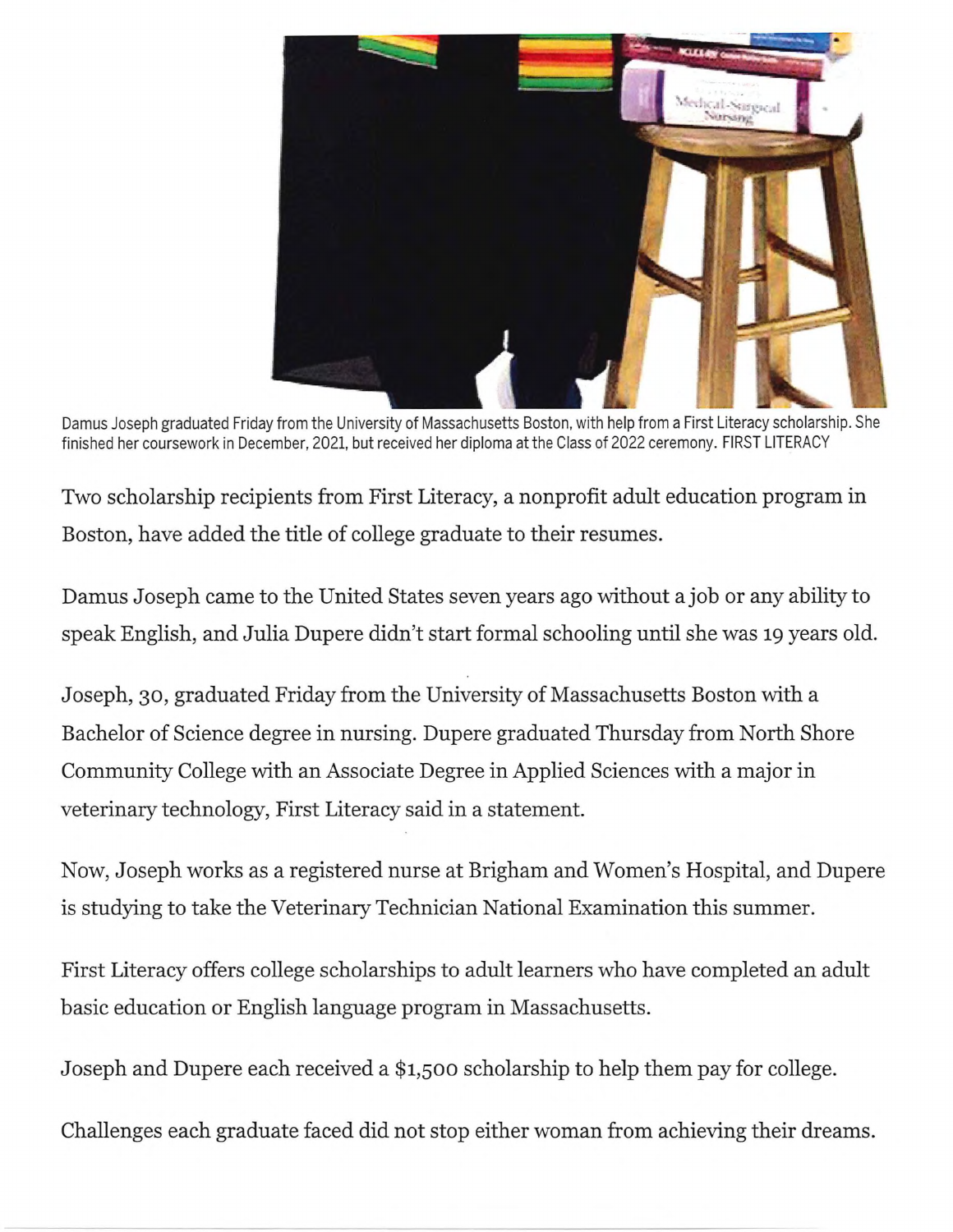Joseph, born and raised in Haiti, immigrated to the United States to pursue an education after surviving a major earthquake. She started with taking ESOL classes, English for speakers of other languages, at the Cambridge Community Learning Center.



Personalized banking is here First Republic Bank - Sponsored

Learn More

She was nominated for a First Literacy scholarship in 2017 to help reach her dream of becoming a registered nurse.

Dupere, who grew up in East Boston, stepped into a classroom for the first time when she was 19 years old in the Harborside Community School Adult Education Program.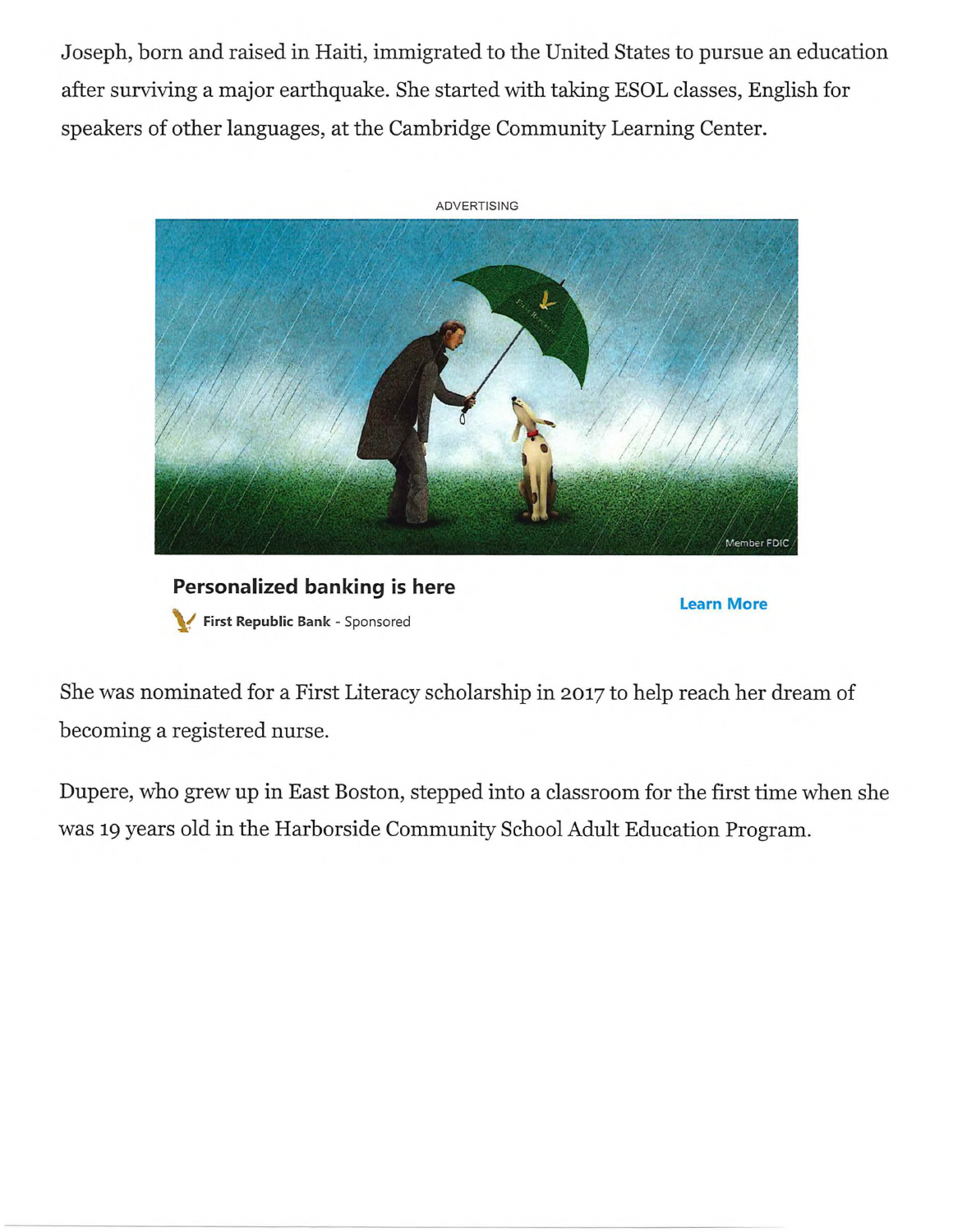

Julia Depere graduated from North Shore Community College Thursday. FIRST LITERACY

With little formal education behind her, Dupere had to learn to adapt to school norms that were second nature to her classmates.

The COVID-19 pandemic brought the new challenge of virtual learning. Still, Dupere persevered to earn her degree in applied sciences with a major in veterinary technology.